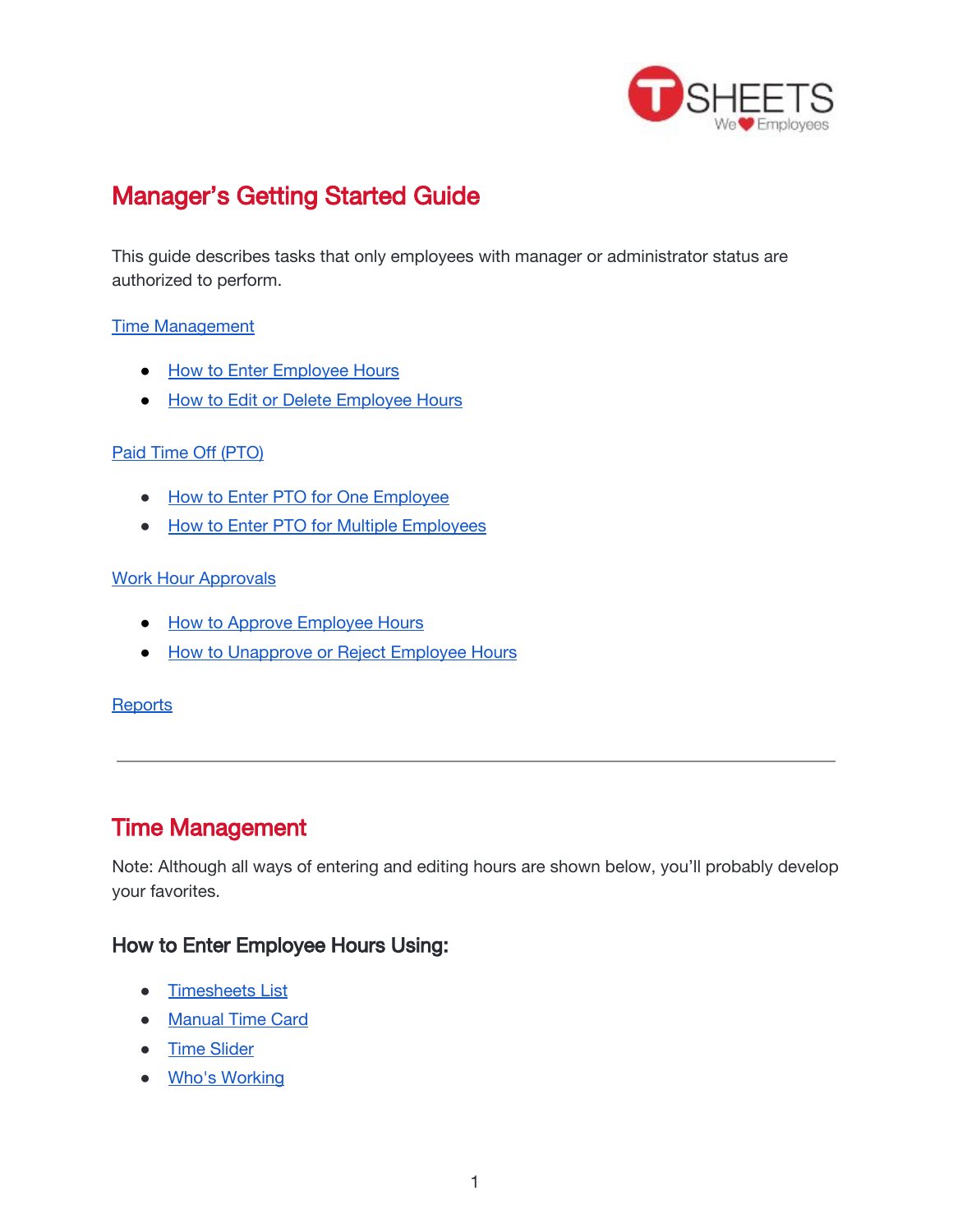

#### <span id="page-1-1"></span>Timesheets List

- 1. Go to TRACK > Time Entries > Timesheets List tab > Add Time. The Timesheet Editor displays.
- 2. Enter the employee's name.
- 3. If the employee is still working, check the **Currently working** box.
- 4. Enter the dates and times, and select **Save**. The new timesheet displays at the top of Timesheet List.

#### <span id="page-1-2"></span>Manual Time Card

- 1. Go to TRACK › Time Entries › Manual Time Card.
- 2. Select the date range.
- 3. If you are entering hours worked for someone else, at the top right, click Switch User, and enter a name.
- 4. If you track time against a job or customer, click (no job) or (no customer), and select from the list.
- 5. Click inside the cell to enter the number of hours worked. (For example, to enter 8 1/2 hours, type 8.5 or 8:30.)
- 6. If you'd like to, in the **Notes** box below, enter your notes for that day.
- 7. Continue adding hours and notes to each day.
- 8. Before proceeding to a new week, click **Save**.

#### <span id="page-1-0"></span>Time Slider

- 1. Go to **TRACK** > Time Entries > Time Slider tab.
- 2. Below Timezone, enter the employee's name, and click Add User.



3. At the top right, select the date the employee worked.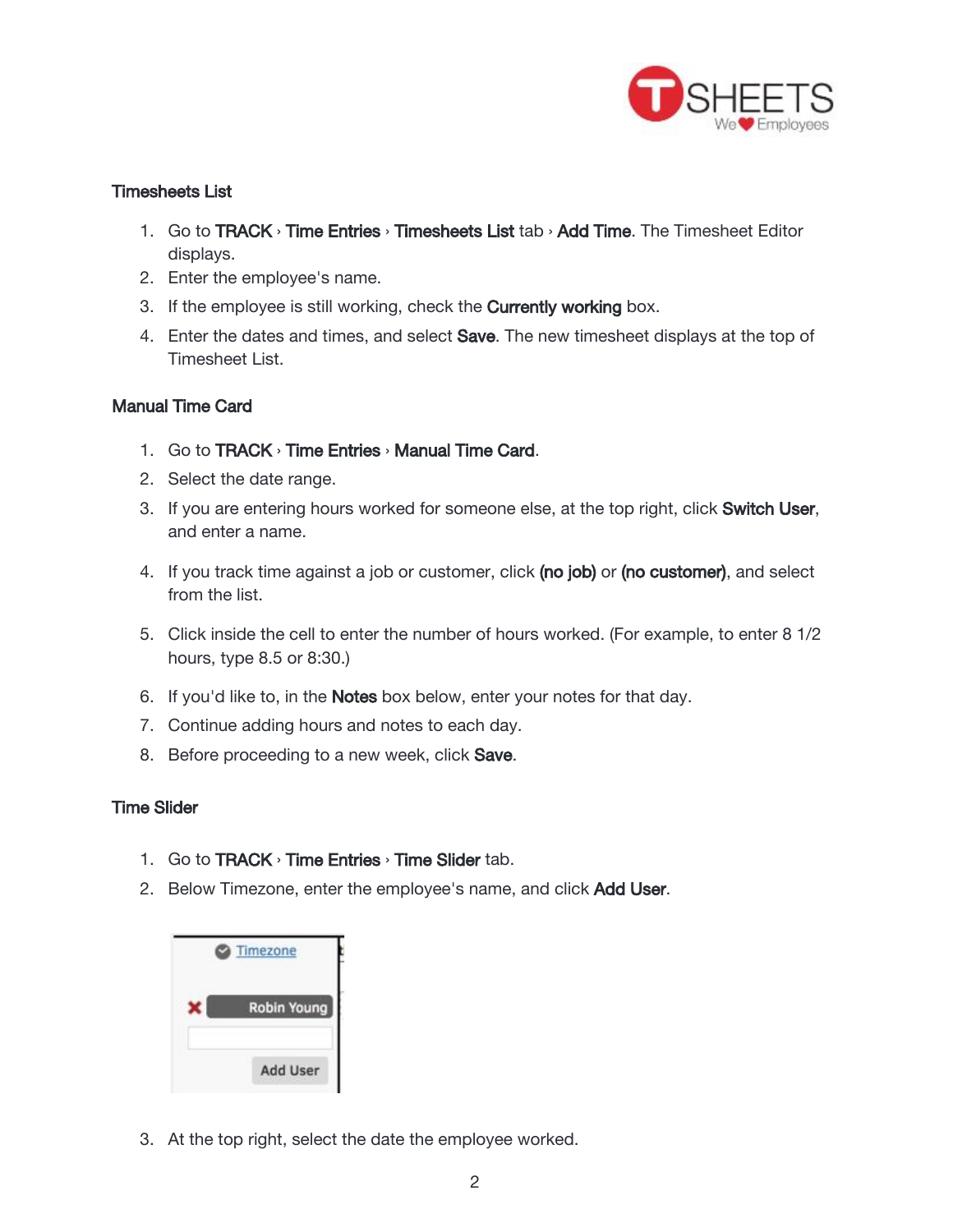

4. Click the clock-in time, hold and drag the bar to the clock-out time, and release.

|                   |                     |     |     | Apr 23 - Apr 29<br>Today<br>$\rightarrow$ |           |           |      |           |           |           |           |     |
|-------------------|---------------------|-----|-----|-------------------------------------------|-----------|-----------|------|-----------|-----------|-----------|-----------|-----|
|                   |                     |     |     | Sun, 4/23                                 | Mon, 4/24 | Tue, 4/25 |      | Wed, 4/26 | Thu, 4/27 | Fri, 4/28 | Sat, 4/29 |     |
| <b>C</b> Timezone | Wednesday, Apr 26th |     |     |                                           |           |           |      |           |           |           |           |     |
|                   | 6am                 | 7am | 8am | 9am                                       | 10am      | 11am      | 12pm | 1pm       | 2pm       | 3pm       | 4pm       | 5pm |
| Robin Young<br>×  |                     |     |     |                                           |           |           |      |           |           |           |           |     |
| ×<br>Adam Ashton  |                     |     |     |                                           |           |           |      |           |           |           |           |     |

The Timesheet Editor displays.

- 5. If necessary, adjust the displayed clock-in and clock-out times, and fill in the required fields.
- 6. If the employee is still working, select **Currently working**.
- 7. Click Save. The new timesheet displays at the top of Timesheet List.

#### <span id="page-2-0"></span>Who's Working

1. From the Who's Working window, select an employee.



The timesheet editor displays.

- 2. If necessary, adjust the displayed clock-in and clock-out times, and fill in the required fields.
- 3. If the employee is still working, select **Currently working**.
- 4. Click Save. The new timesheet displays at the top of Timesheet List.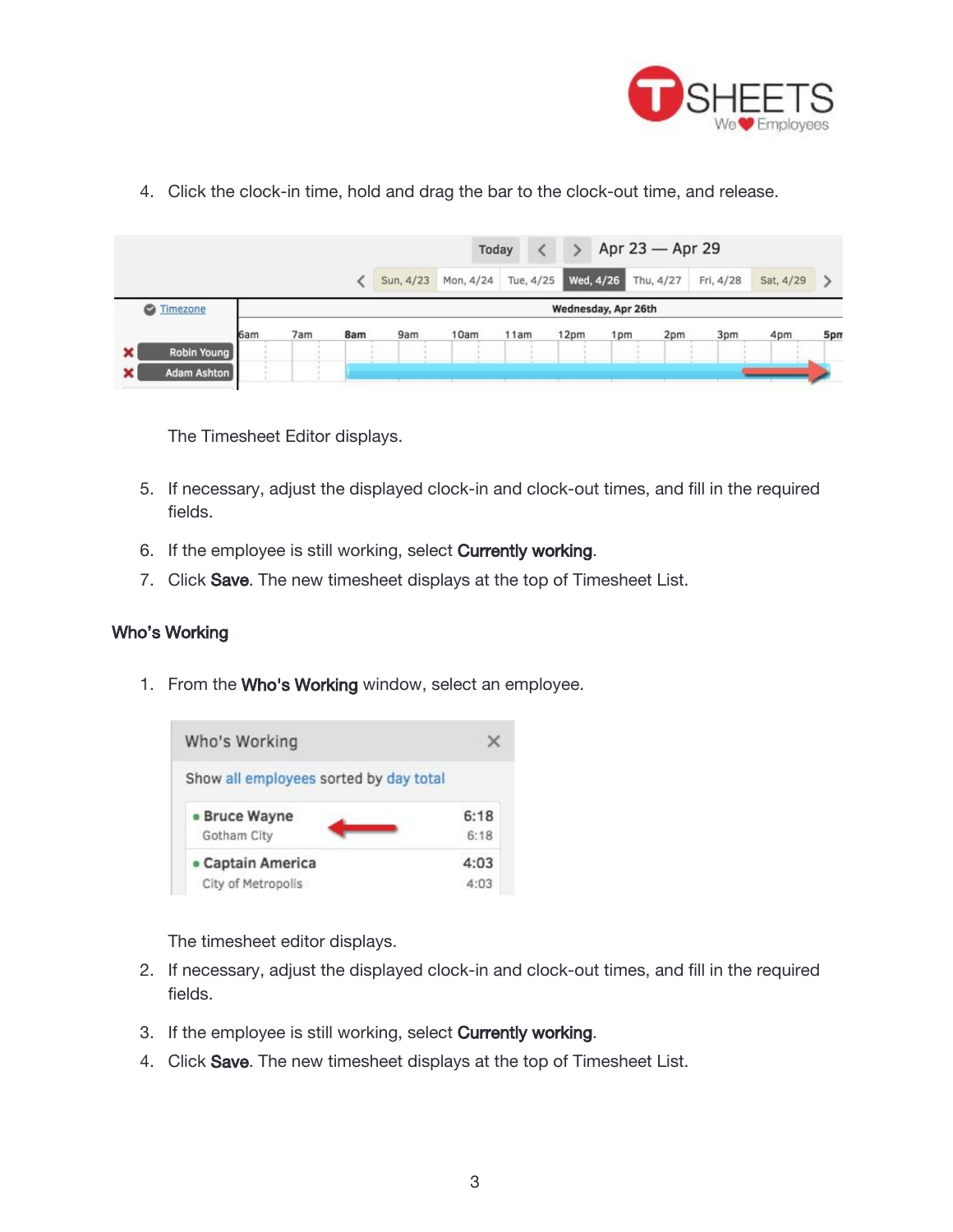

## <span id="page-3-0"></span>How to Edit or Delete Employee Hours From:

- [Timesheets](#page-3-2) List
- Who's [Working](#page-3-1)
- An [Approvals](#page-4-0) or a Payroll Report

#### <span id="page-3-2"></span>Timesheets List

- 1. Depending on which is displayed, do one of the following:
	- Go to MANAGE › Timesheets › Timesheets List.
	- Go to TRACK > Time Entries > Timesheets List.
- 2. To edit the timesheet:
	- $\bullet$  At the right of the timesheet, click the pencil icon ( $\bullet$ ). The Timesheet Editor displays.
	- Make the edits, and click Save.
- 3. To delete the timesheet: Click the red X.

#### <span id="page-3-1"></span>Who's Working

1. From the Who's Working window, select an employee who is currently working (has a green dot next to their name.)



The timesheet editor displays.

2. Edit the information, and click Save.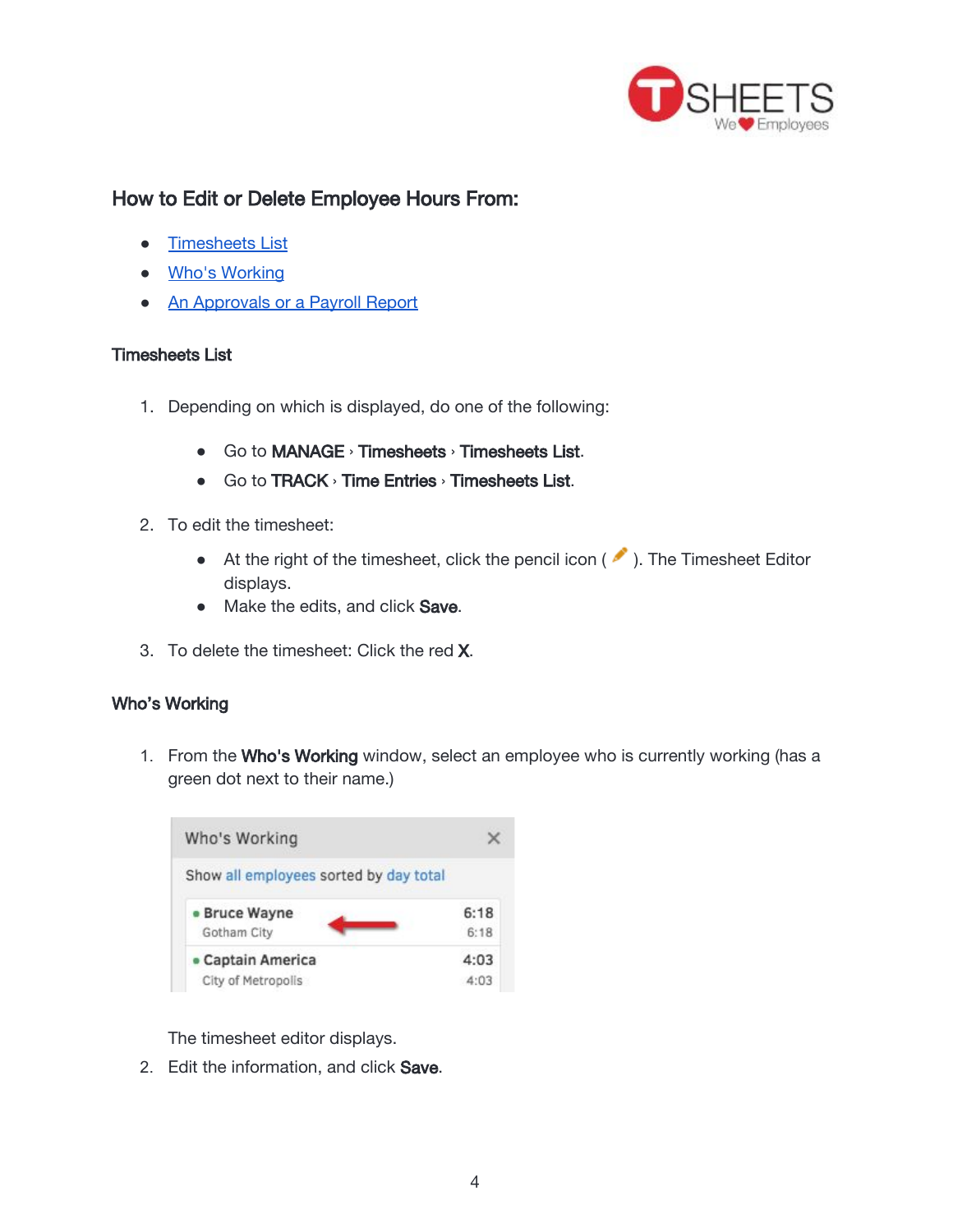

#### <span id="page-4-0"></span>An Approvals or a Payroll Report

- 1. Go to REPORT › Approvals Report or Payroll Report.
- 2. Enter the report filters (report dates, employee, etc.), and click Run Report. The report window displays an overview of employee hours worked.
- 3. Open the detailed view:
	- From the approvals report, click view details.



● From the payroll report, click either Show Details for All Employees, or click an individual name.



- 4. Hover the cursor over an individual time entry.
- 5. At the left, click the appropriate icon next to the timesheet.
	- $\bullet$  To edit the entry, click  $\blacksquare$ , make the changes, and click Save.
	- $\bullet$  To delete the entry, click  $\bullet$ .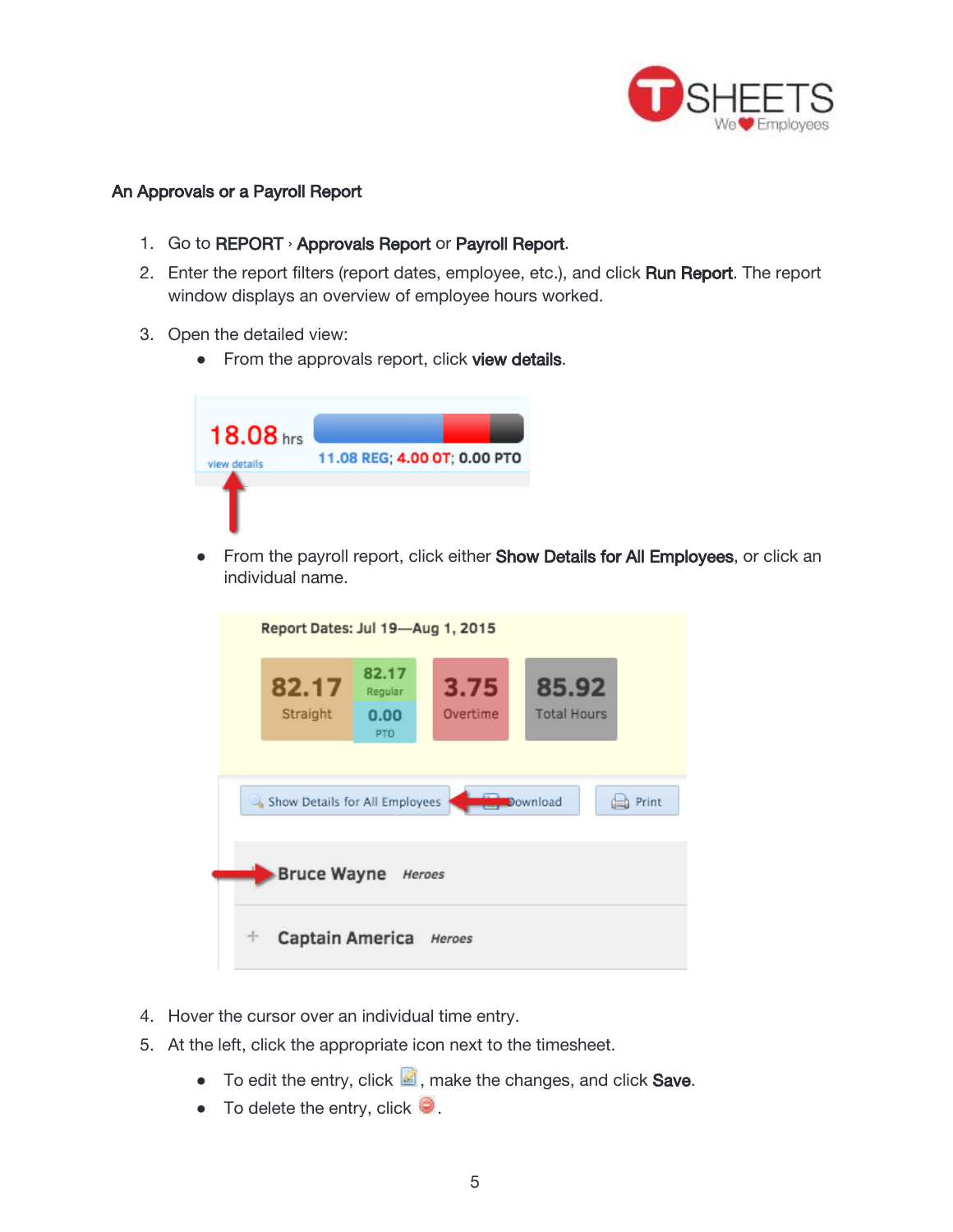

# <span id="page-5-2"></span>Paid Time Off (PTO)

Note: PTO hours include sick days, vacation time, annual leave, and personal leave. Holidays are tracked separately.

## <span id="page-5-0"></span>How to Enter PTO for One Employee

- 1. Go to TRACK › Paid Time Off (PTO).
- 2. Enter the employee's name, and click Switch User.
- 3. From the drop-down, select the PTO code(s).
- 4. Enter the hours, and click Save.

### <span id="page-5-3"></span>How to Enter PTO for Multiple Employees

- 1. Go to TRACK › Paid Time Off (PTO).
- 2. Click Switch to multi-user entry mode > all employees.
- 3. From the Select Employees/Groups pop-up, choose groups and/or individual employees, and click Ok
- 4. From the drop-down, select the PTO code(s), and enter the hours.
- 5. Do one of the following:
	- To add hours to previously entered PTO: Click Append.
	- To change the entered hours: Click Replace.
- 6. Click Go.

# <span id="page-5-4"></span>Work Hour Approvals

### <span id="page-5-1"></span>How to Approve Employee Hours

- 1. Go to REPORT › Approvals Report.
- 2. Select the report dates, employees, and click Run Report.
- 3. Select either Check all unapproved, or select individuals employees.
- 4. Click Approve Selected Users.